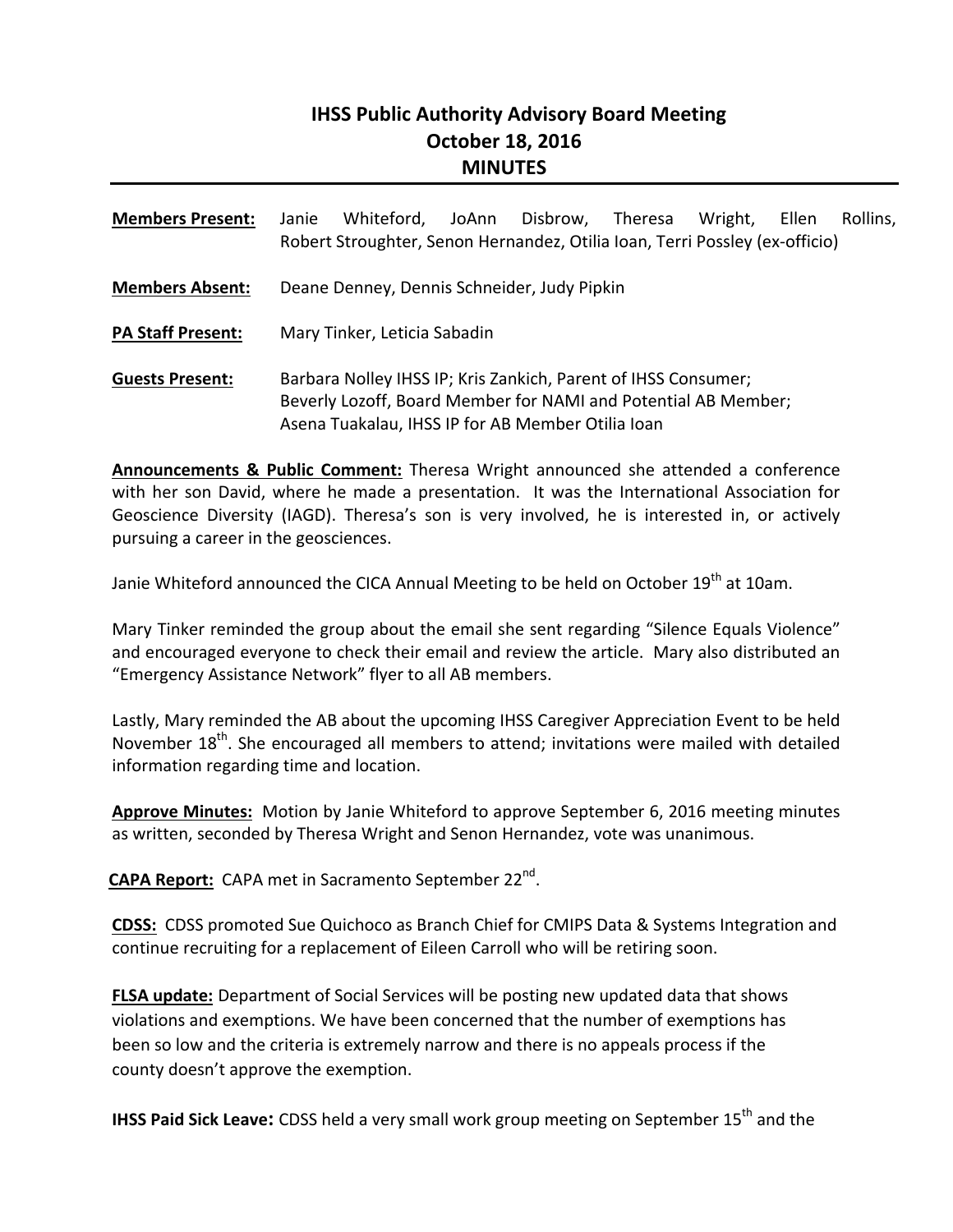next meeting is scheduled for October  $26<sup>th</sup>$ . The state has asked CAPA along with CWDA to gather information on backup programs that are currently in place, all of which are basically administered by Public Authorities.

**Electronic Visit Verification System:** Federal legislation HR 26, has a requirement that all states with personal care programs funded by Medicaid implement an electronic visit verification system. There are about 16 states that have already done so and some of the components of their programs are deeply disturbing. IL and TX have their systems automated so it requires the consumer and provider to come up with a rigid schedule and if the provider does not show up within 15 minutes of the scheduled start time then Adult Protective Services is automatically notified on the assumption that the consumer has been abandoned. There may be an opportunity at the federal level to get the US Senate to amend out Section 207 that has this electronic verification requirement. The legislation was passed the House of Representatives without a no vote in July. So advocates focus will be on the Senate. They will be completing their action by the end of this year.

**The Freedom Foundation:** *Lastly, there is a federal organization called The Freedom Foundation that has received a multi‐million dollar grant. The sole purpose of the foundation is to undermine labor unions, including talking IHSS providers out of being union members.* 

**C4A Allied Conference:** CAPA will be holding its November Board meeting in Los Angles at the annual C4A conference. CAPA is sponsoring two workshops on: Alzheimer's/Dementia and Caregiver Support.

**Legislative Report**: As he was constitutionally required to do so, the Governor took final action on all bills which passed out of the Legislature during the final weeks of the Legislative Session by September 30, 2016.

**AB 1584 (Brown): Public Social Services: SSI/SSP:** This bill reinstates as of January 1, 2018 the cost-of-living adjustment for the State Supplementary Program (SSP) for the Aged, Blind and Disabled and indexes the maximum Supplemental Security Income/State Supplementary Payment (SSI/SSP) benefit to the federal poverty level (FPL) AB 1584 passed off the Senate floor on a 39/0 vote (one member was absent) and the Assembly concurrence vote was 79/0 (another member was absent) –and the bill is now on the Governor's desk. The Department of Finance is opposed and has estimated state costs to be about \$860 million for the six months the COLA would be in effect for FY 17/18 and \$1.73 billion for FY 18/19. *This bill was vetoed by the Governor on September 25, 2016. His veto message reads as follows:*

I am returning the following five bills without my signature: Assembly Bill 492 Assembly Bill 885 Assembly Bill 1584 Assembly Bill 1770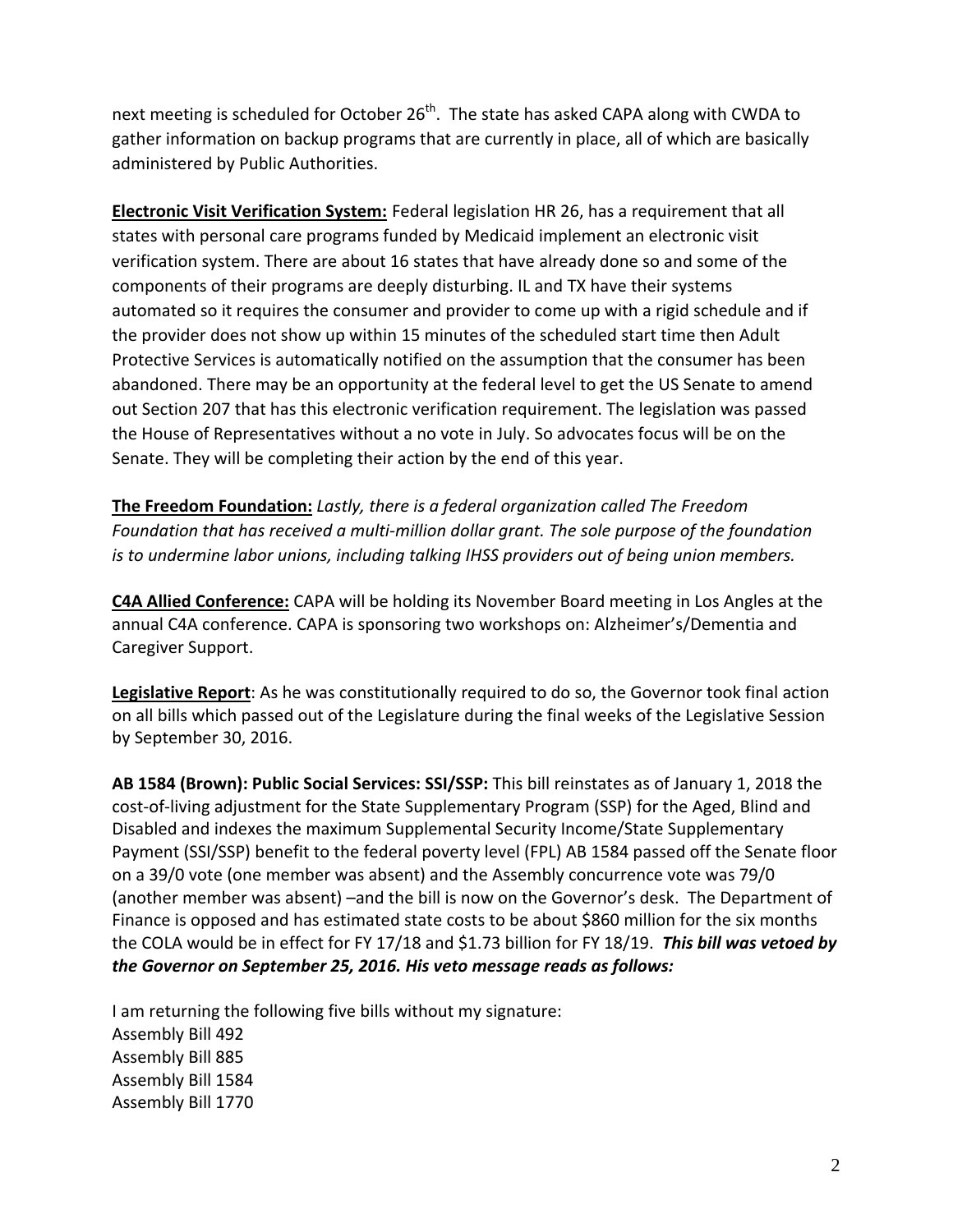#### Assembly Bill 1838

Each of these bills make changes to a worthy program that results in increased funding, a few of which received increases in this year's budget. These bills are an end run of the budget process, and would commit us to spending an additional \$240 million every year.

The budget process allows for all spending proposals to be weighed equally through public hearings, negotiations and, finally, approval of a balanced budget. This is the best way to evaluate and prioritize all new spending proposals, including those that increase the cost of existing programs. This process is even more important when the state's budget is precariously balanced.

The budget process begins again on January 10, 2017, which is the appropriate time to discuss these proposals.

**AB 1797 (Lackey): In‐Home Supportive Services:** which requires the county, upon receipt of an IHSS application, to provide the applicant with a confirmation number. *This bill was signed into law by the Governor on September 21, 2016, as Chapter 402, Statutes 2016.*

**AB 1930 (Lackey) In‐Home Supportive Services: family caregivers: advisory committee:** This bill would establish the In‐Home Supportive Services Family Caregiver Benefits Advisory Committee, for the purpose of studying the impact of the denial of state Unemployment Insurance benefits and federal Medicare and Social Security benefits on individuals who provide supportive services to a spouse or child. *This bill was vetoed by the Governor on September 30, 2016. His veto message reads as follows:*

I am returning Assembly Bill 1930 without my signature.

This bill establishes an advisory committee within the Department of Social Services to study and report to the Legislature on issues related to employee contributions to Social Security benefits, Medicare and unemployment benefits for In‐Home Supportive Services family providers.

The In‐Home Supportive Services Stakeholder Advisory Committee, with its composition of consumers, providers, labor representatives and advocates, has the ability and expertise to examine these issues and produce information necessary to advise the departments involved as well as the Legislature on this topic.

**AB 2853 (Gatto): Public Records:** The California Public Records Act defines the term "public record," for purposes of that act, to mean any writing containing information relating to the conduct of the public's business prepared, owned, used, or retained by any state or local agency regardless of physical form or characteristics. This bill would express the intent of the Legislature to subsequently amend this bill to include provisions that would clarify that the term "public record," for purposes of that act, includes those writings kept on the private cellular phone or other electronic device of an elected official, official, or employee or a public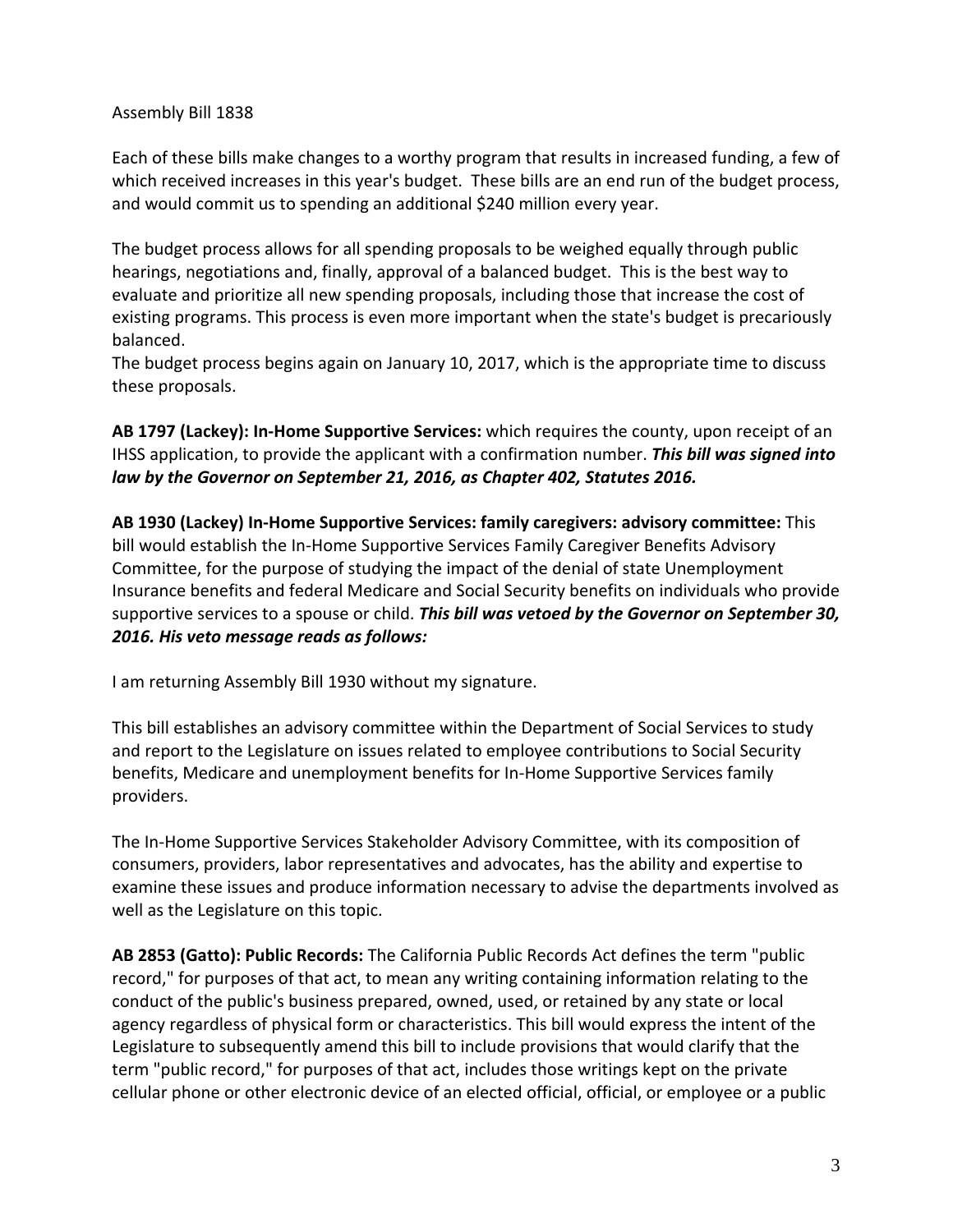agency if those records relate to the public's business. *This bill was signed into law by the Governor on September 9, 2016, as Chapter 275, Statutes 2016.*

**SB 1234 (DeLeon): Retirement Savings Plans:** This bill provides legislative approval for the California Secure Choice Retirement Savings Program (SCRSP) and sets forth recommendations and requirements for the design and implementation of that program. Assembly Amendments further clarify the California Secure Choice Retirement Savings Investment Board's (Board) role in developing and administering SCRSP, including a requirement to set up managed accounts invested in treasuries or similar securities for the first three years following implementation; add provisions clearly indemnifying employers from any liability resulting from employees' participation in SCRSP and clarifying that employers always retain the right to provide their own employer-sponsored retirement plans in lieu of SCRSP; clarify requirements that must be met in order to include in‐home supportive services workers in SCRSP; and make technical changes to ensure consistency among the bills various provisions and requirements. *This bill was signed into law by the Governor on September 29, 2016, as Chapter 804, Statutes 2016.* (CAPA was informed by someone from Secure Choice that they won't have the program up and running for at least two years. It could take longer to bring IHSS providers into the program due to major legal issues that need to be resolved. )

# **PROGRAMS REPORT**

**Benefits Administration:** There were 10,243 IPs enrolled in the Valley Health Plan with 6,578 of those in the Classic Plan and 3,665 in the Preferred Plan. There were 10,900 IPs enrolled in the Dental/Vision plans during the month of September. There were 161 Eco Pass Clipper Cards issued.

## **Enrollment:**

Number of IPs enrolled: 490

The number of individuals attending the group enrollment sessions was 50 to 65 per session. Group sessions are held twice every Friday so approximately 565 in September.

**Registry Services:** There are 557 active IPs on the registry and 1061 active consumers.

The registry:

- Completed 70 new consumer intakes and 53 reactivations fora total of 123 consumers with a status change to active
- Attained 113matches
- Provided 500 interventions
- Created new consumer profiles in the database for each person added to the registry

**Care Coaching:** The Registry received 16 referrals for Care Coaching in the month of September. none came from either of the health plans.

**Registry Recruitment:** One Registry Introduction Training session was held in September. There were 23 individuals prescreened and invited to participate with 22 attending. Thus far 11 have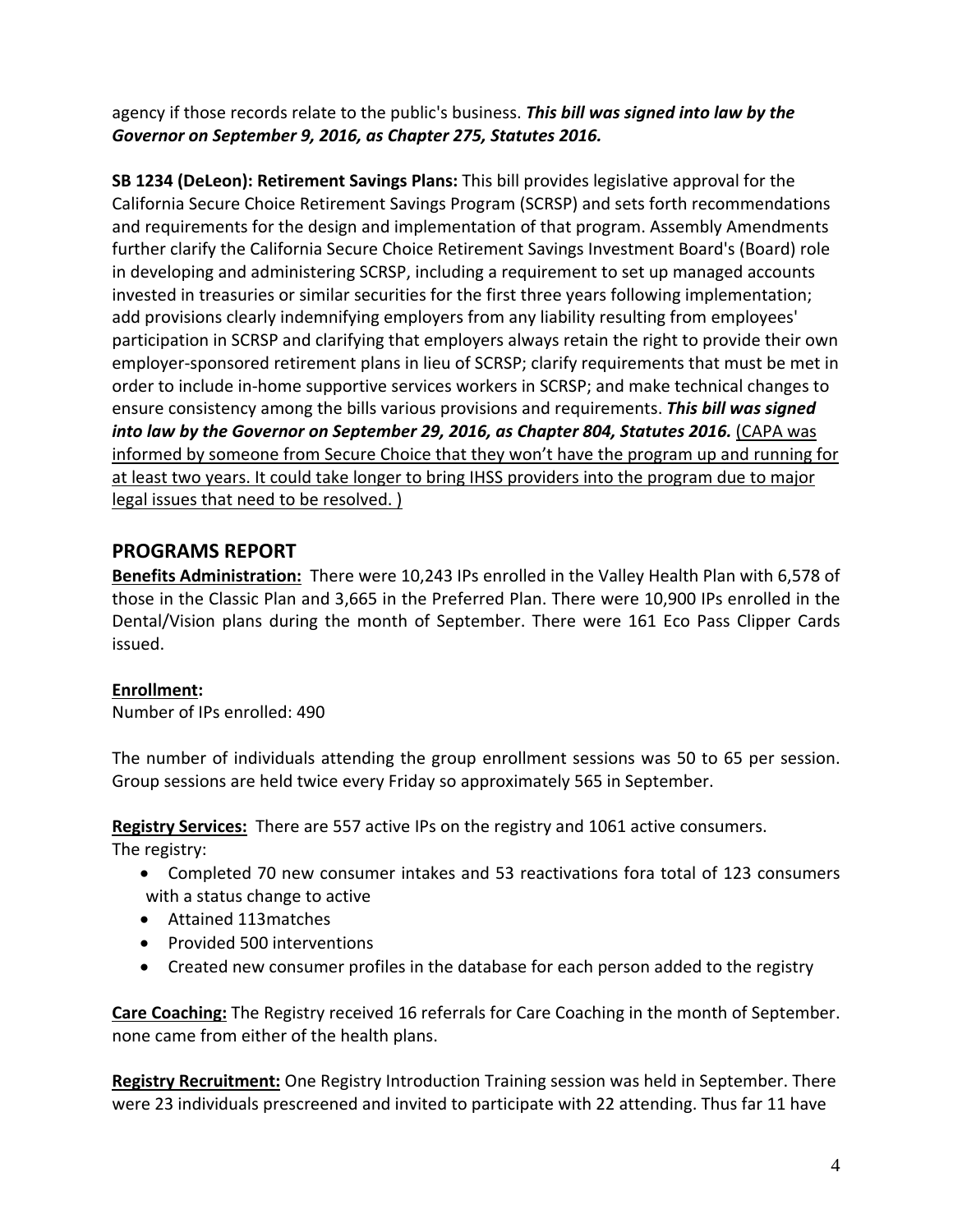been fully processed, screened, background checked and added to the registry. Interviews and reference checks are in process for the balance of the attendees.

**Urgent Care Registry** authorized 15 hours of service for the month of September.

**Expedited Registry:** Expedited Registry received 4 referrals in September with 1 consumer receiving service.

#### **Training for Consumers and Providers:**

**Consumer Training:** There was no Call and Connect session offered in September.

Consumer Connection newsletter was mailed to 21,919 IHSS consumers on September 9, 2016.

**IP Trainings Provided:** The new training schedule was mailed September 11, 2016 to 21,405 providers. The Public Authority offered 17 classes during September training 251 IPs.

**Over Time Training:** The Public Authority provided one in‐person overtime training session with 2 providers participating.

Over Time video will be available on the PA website.

Additionally staff provided over the phone training/counseling for 13 IHSS providers on overtime issues and how to properly complete their timesheet.

**California IHSS Consumer Alliance Report (CICA):** Janie Whiteford gave a brief overview of recent CICA activities. Janie stated the Senate Human Services Committee is going to hold a hearing regarding the delay in IHSS Payroll in Los Angeles on November  $1<sup>st</sup>$ . This came about from an earlier request for an audit of the payroll system where individuals shared with Legislators problems with the payroll system and not getting paid. The audit is expected to be released in February. There are four Legislators planning to attend.

CICA has three representatives on the Advisory Committee for the Statewide Authority. The Statewide Authority is responsible for collective bargaining for the seven CCI counties as their contracts expire. The Advisory Committee members have been told they cannot include anything concerning collective bargaining as part of their meetings. They are pushing back hard on this issue..

**Report from Social Services Agency:** Terri Possley reported that IHSS is very busy. They are getting ready for the Annual Report to Children, Senior's and Family Committee of the Board of Supervisors. Terri will be presenting with the main theme for this year is the improvements IHSS has made such as:

- Home visits
- Case loads
- Provider OT Unit